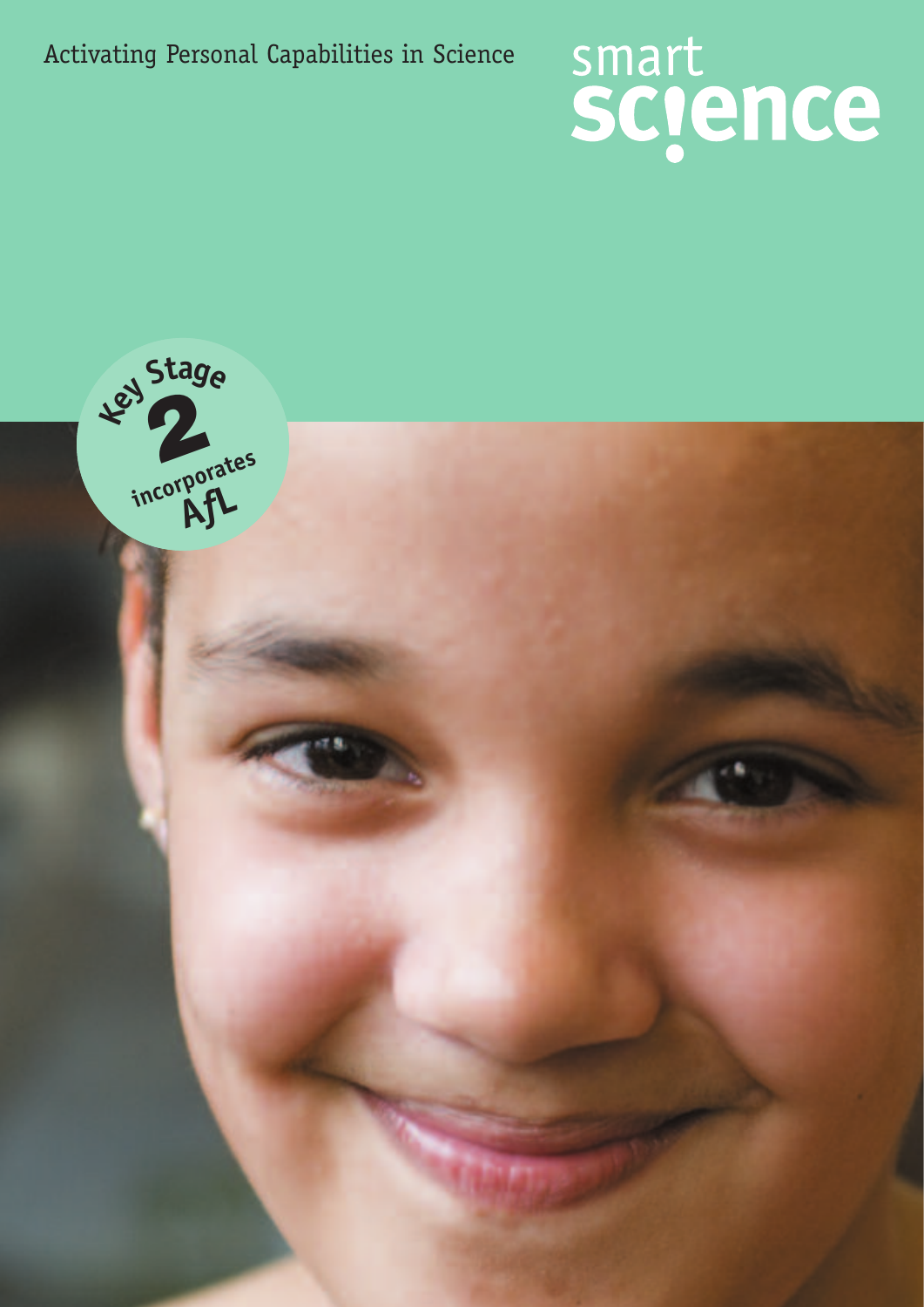

Authors: Lynne Bianchi and Richard Barnett Editor: Gareth Price Project Manager: Merisa Thompson Project Director: Ken Mannion

# About this pack

This pack is for teachers working with children of 9-11 years of age. It introduces 'Smart Science' – a way of developing children's Personal Capabilities. It embeds the Personal Capabilities of teamwork, self management, creativity, problem solving and communication into science learning activities and reinforces work in thinking skills and personal, social and emotional development. The pack helps all teachers, teaching assistants, senior managers and parents or carers to improve children's self awareness and Personal Capabilities. It is not just for science teachers.

The pack is significant in the way that it helps schools to address key areas of the *Every Child Matters, Assessment for Learning and Social, Emotional Aspects of Learning* educational improvements in a single easy-to-use resource.

The developers would like to thank the Comino Foundation for sponsoring this resource. Further information is given about their work on page 9.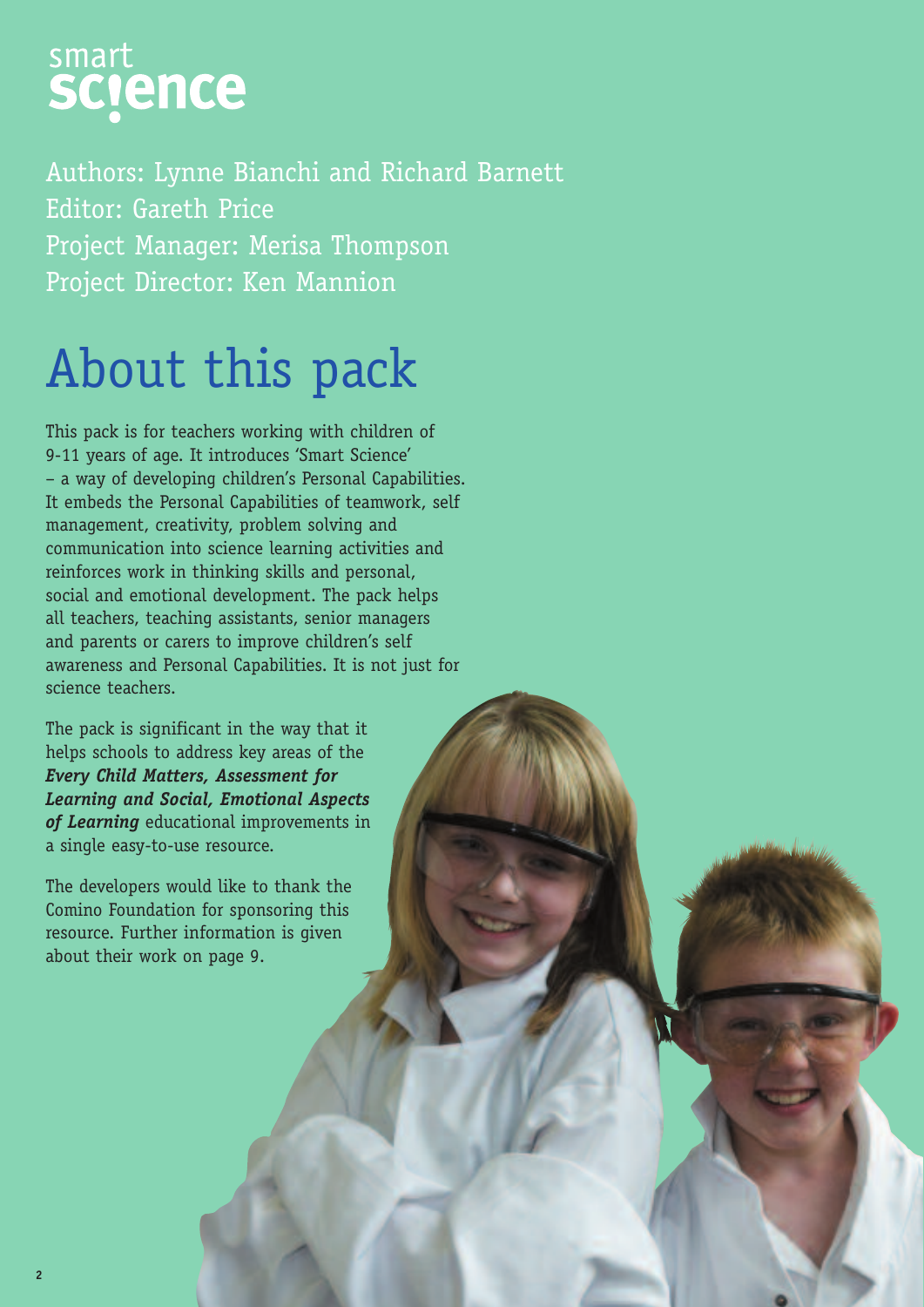

## What are Personal Capabilities?

The *Smart Science* pack builds on *The Personal Capabilities in Science Programme*, born in 1999 at the Centre for Science Education, Sheffield Hallam University. This research showed that by pro-actively using Personal Capabilities children are increasingly scientifically capable and responsible learners.

There are 10 Personal Capabilities but this pack focuses on the development of the 'core' capabilities – the five Personal Capabilities considered to be the first steps towards children's better learning.

#### **The Core Personal Capabilities:**

| Teamwork:                               | working well in groups and teams                                               |
|-----------------------------------------|--------------------------------------------------------------------------------|
| Creativity:                             | thinking of, sharing and playing with<br>new or unusual ideas                  |
| Communication:                          | communicating opinions and feelings<br>appropriately                           |
| Self Management:                        | taking charge of your learning                                                 |
| Problem Solving:                        | working towards a solution by<br>analysing a problem and forming<br>strategies |
| <b>The Wider Personal Capabilities:</b> |                                                                                |
| Tenacity:                               | sticking at a task in order to meet<br>deadlines                               |
|                                         | Positive Self Image: valuing yourself and your<br>achievements                 |
| <b>Self Motivation:</b>                 | motivating yourself to do what needs<br>to be done                             |
| Critical Thinking:                      | critically reviewing and evaluating<br>what you do and how you do it           |
| Social Intelligence:                    | responding appropriately to people<br>and situations                           |
|                                         |                                                                                |

## Why are Personal Capabilities so important?

An active classroom relies on positive interactions between children, teachers, teaching assistants, parents, carers and visitors. Very often the skills and capabilities that children use to demonstrate positive working relationships, active learning, self reflection and overall good behaviour remain implicit and taken for granted. The active infusion approach, in *Smart Science*, encourages children to think about and improve their learning and behaviour when explicitly developing the Personal Capabilities in a science context.

The benefits of this approach include:

- increased awareness of 'how' to learn and 'how' to behave
- increased responsibility for themselves, their learning and their improvement
- improved behaviour and co-operation with others
- increased self-awareness and self-monitoring
- viewing learning as something more exciting and relevant than fact-recollection
- improved engagement in learning
- improved dialogue and communication
- increased motivation to learn and take part
- active involvement in self and peer assessment for learning.

Many schools use *Smart Science* activities in assemblies to introduce the Personal Capabilities and demonstrate how particular capabilities influence learning. School reward strategies are also a great way to further encourage children's development. Viewing Personal Capabilities on a whole school basis promotes a positive ethos, where parents/carers and family members can also be involved in supporting their children's personal development.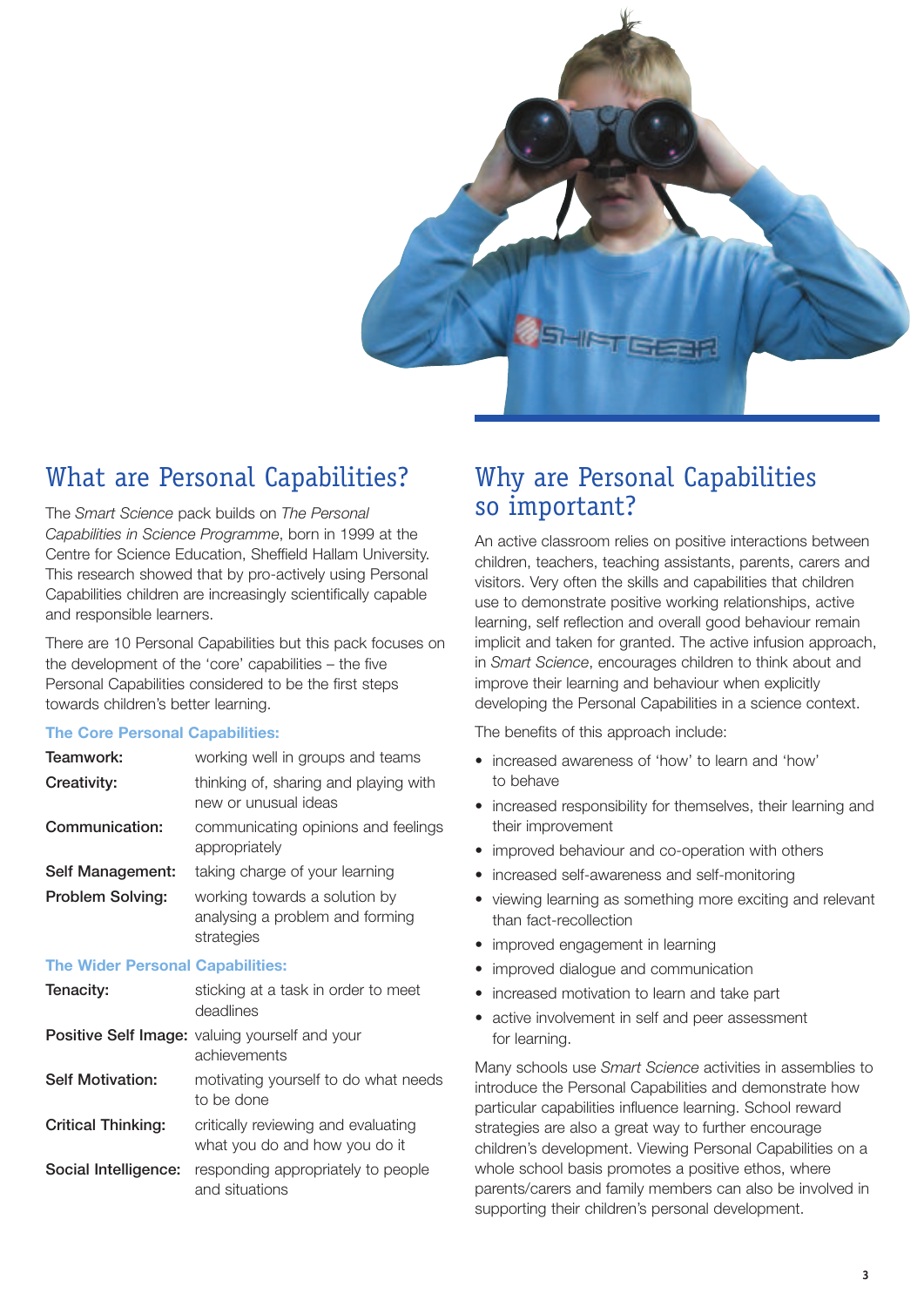## Using science activities

*Smart Science* incorporates learning objectives from the Science National Curriculum. It focuses largely, but not exclusively, on Scientific Enquiry, developing both Ideas and Evidence and Investigative Skills. The activities enrich and broaden the scope of science learning for 9-11 year olds by using stimulating contexts. Children are challenged to think abstractly and apply their science knowledge and skills creatively in varied contexts.

Although *Smart Science* activities embed the Personal Capabilities in science, the skills and capabilities are generic and apply across the whole curriculum. For example, many of the generic tasks in *Smart Science* apply to much broader contexts and can be extended into other subject areas, as well as Circle Time, Religious Education and Personal and Social Health Education.

## Special educational needs

As *Smart Science* focuses attention on the *process* of learning, all children can be rewarded for their willingness to engage, to collaborate and to think. Research has shown that by emphasising Personal Capability objectives all children, irrespective of academic achievement or level, can demonstrate success in learning and hence increase their self confidence.



## The pack

## **The** *Smart Science* **pack provides:**

## 4 *Smart Science* Poster Sets

to be used as display and reinforcement cards in the classroom

#### 16 Activities

- 4 for Self Management
- 4 for Communication
- 4 for Teamwork
- 4 for Creativity and Problem Solving

All activities include:

- a generic task to teach children about a specific Personal Capability objective as a stand-alone activity – activities appropriate for any curriculum area, Circle Time, after school clubs, PSHE, RE etc.
- a science embedded task which is where a Personal Capability is developed and exemplified in science learning – activities to be used during science lessons, after school Science Clubs, transition events etc.
- ideas for assessment for learning through self, peer and teacher assessment.

*'Alongside work on thinking skills and accelerated learning this project has formed one of our key targets. We are very keen to develop the independent learning skills of the children and we can see clear links between these and Personal Capabilities. A very practical example is the way we have extended our use of learning intentions in each lesson to include success criteria so that the children are able to evaluate their own work both in Science and in their Personal Capability development.'* 

*Deputy Head teacher, Rotherham*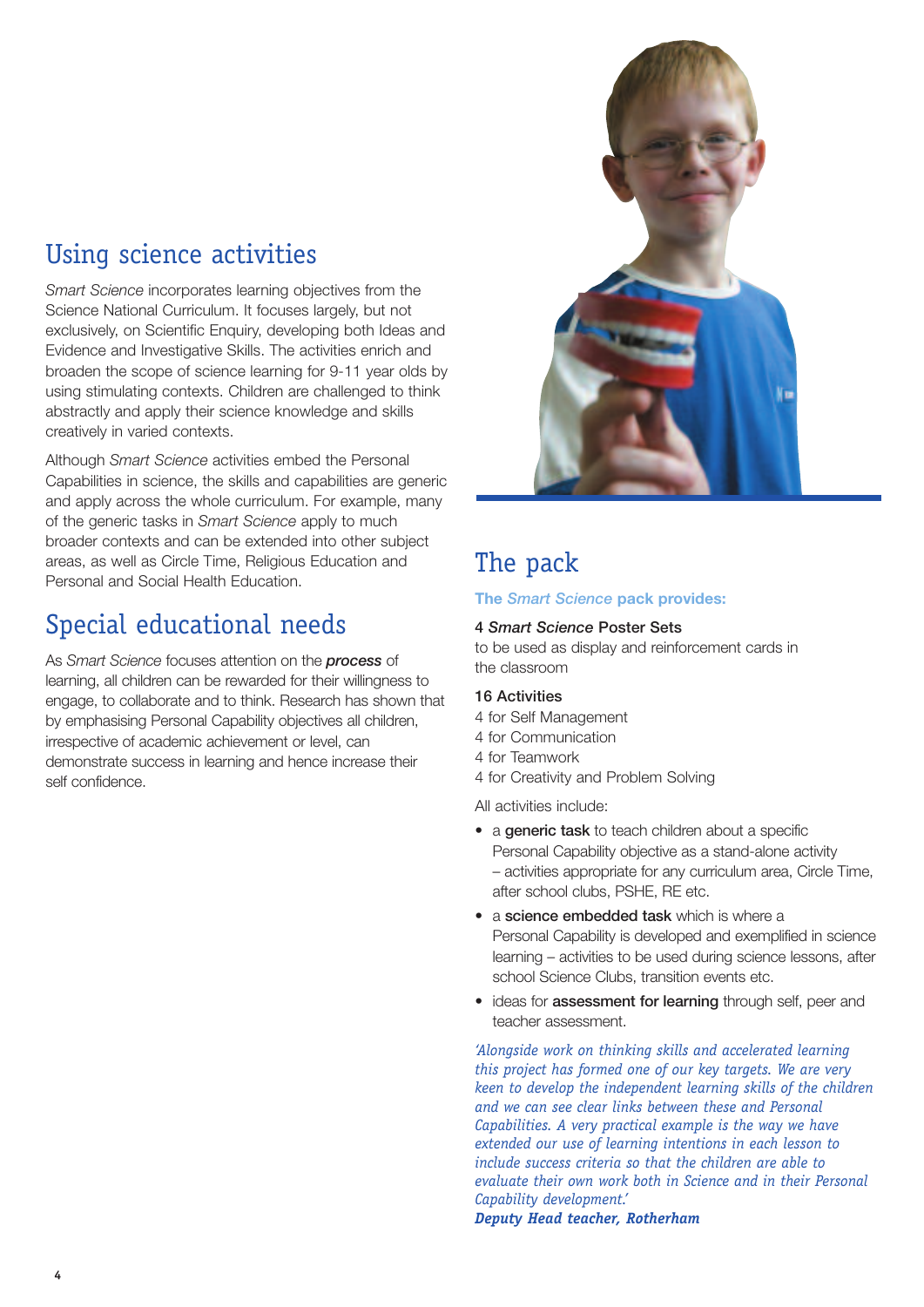*'Children are more aware of the skills that they need to succeed when carrying out collaborative tasks using Personal Capabilities. During a recent lesson observation it was noted, by the head teacher, how well they worked together in a team.'* 

*'This work has impacted on more children than any other initiative, across the whole range of ability, and it has inspired staff in way that I have never experienced before.' Year 5 teacher, Manchester*

*the fact that success is not just achieved through test results – it is helping to raise their self-confidence.' Year 6 teacher, Birmingham*

*'It has made the children more aware of*

#### *Science Coordinator, Birmingham*

# smart **Assessment** for Learning

Each activity incorporates opportunities to involve the children in self and peer assessment using a Smart Grid. These encourage children to use the 'Thumbs Up' approach to review their learning against the success criteria. It extends this idea by prompting them to give reasons or examples for their choice and to consider how this will influence their learning in the future.

See the Smart Grid on page 10 to learn more about how to use the Assessment *for* Learning Smart Grid.

## Support cards

Many of the science embedded tasks include Support Cards, which are designed to help children with as wide a range of abilities and experiences as possible engage with the tasks. The cards are intended to help differentiation by 'unblocking' specific problems the children may encounter. The cards are a flexible resource which can be printed and distributed individually, distributed as sets or displayed to the whole class.

They can be used to provide:

- focused support for individuals
- focused support for teams
- a whole class resource to stimulate discussion and scientific thinking
- teaching assistants or other adults supporting the activity with information about the sorts of issues which might challenge children doing the task.

## GRASP® : Getting Results and Solving Problems

This approach, described more fully on page 9, is specifically incorporated into the 'GRASP It!' and 'Ice Cream Heaven' tasks. The GRASP approach can, however, be useful in other areas of the *Smart Science* pack, in particular scientific investigation planning activities, such as 'Professor Bill', 'Pirate Ship Orca' and 'Sensory Science'.

## Getting started

#### **How often should I use the tasks?**

The ideal is to tackle one generic and one embedded task at least every half term.

#### **When in the year are the tasks appropriate?**

The tasks can be tackled at any time. Linked generic and science embedded tasks are best undertaken within the same week.

All of the tasks are context based and many encourage the use of different science ideas and concepts. The main topic links are indicated in the table on page 6. Most are suitable for use in either Year 5 and 6; however teachers may choose to link them to a science topic they are covering.

#### **How long will they take?**

Generic tasks – minimum of 15-20 minutes. Science Embedded tasks – minimum of 1 hour. Together – a morning or afternoon session.

#### **How should I use a generic task?**

As an introductory activity to help the children to understand more about the Personal Capability objective.

#### **How should I use a science embedded task?**

- to contextualize and put to use the Personal Capability the children have been introduced to.
- to broaden and enrich science curriculum.
- to support the development of Scientific Enquiry skills.

#### **Are the activities differentiated?**

All the science embedded tasks incorporate Support Cards or suggestions for additional support. These will assist teachers in differentiating the tasks.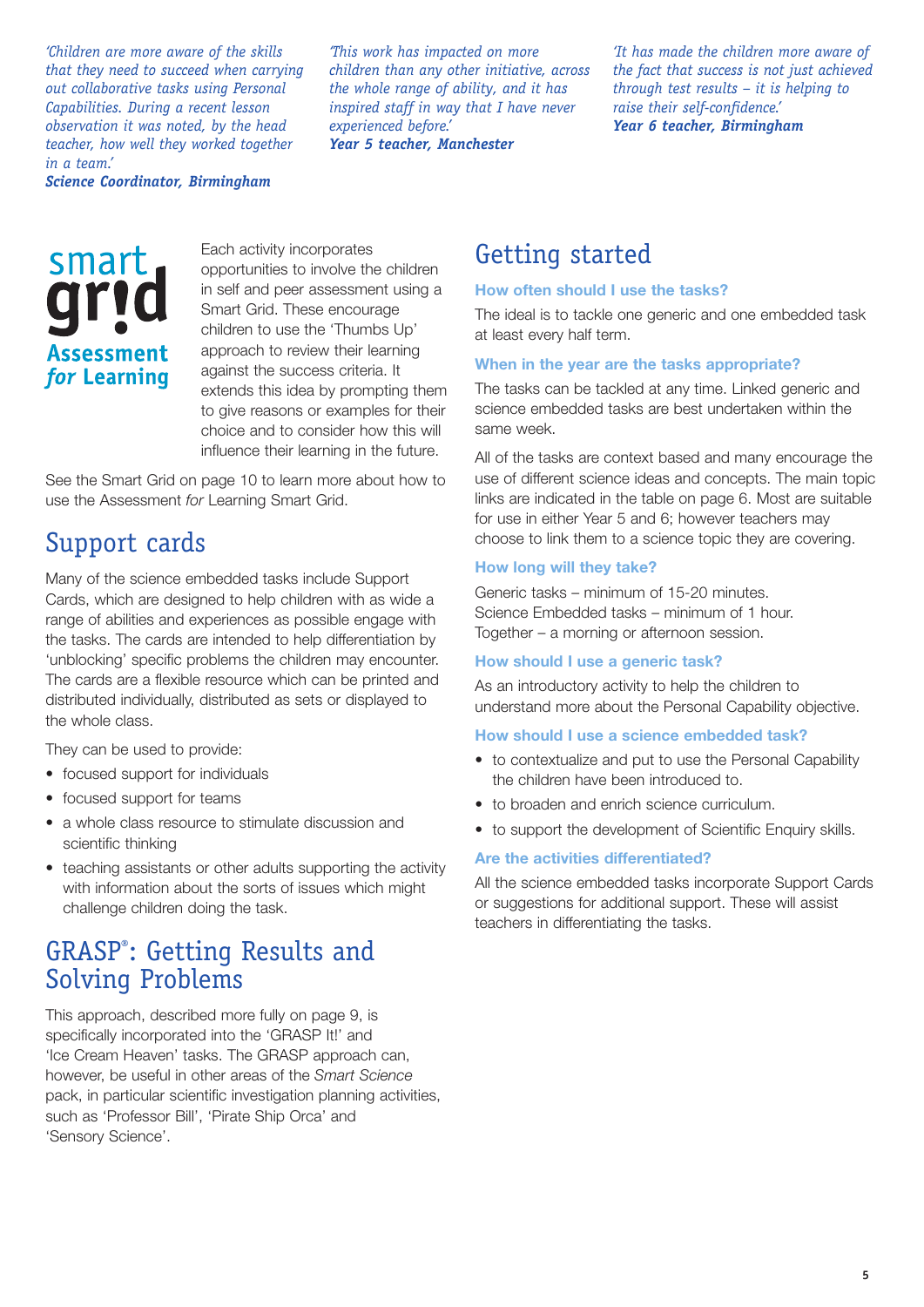## Smart Science breakdown

| Personal<br>Capability                            | Learning objective                                            | Science Embedded Generic Task<br>Task |                                   | <b>Task Type</b>                                                                           | Suggested<br>year group |
|---------------------------------------------------|---------------------------------------------------------------|---------------------------------------|-----------------------------------|--------------------------------------------------------------------------------------------|-------------------------|
| <b>Self</b><br><b>Management</b>                  | to keep track of what I<br>am doing                           | Bodywatch                             | When I went to                    | Doing an investigation -<br>human body                                                     | Year 5                  |
|                                                   | to clarify what needs to<br>be done                           | Ice Cream Heaven                      | <b>GRASP it!</b>                  | Planning an investigation -<br>properties of materials                                     | Year 5                  |
|                                                   | to organise and plan how Roundhorn Reef<br>to go about a task |                                       | The Big Picture                   | Planning an investigation -<br>ecosystems                                                  | Year 6                  |
|                                                   | to avoid giving up easily                                     | Bacteria and Custard Topple Towers    |                                   | Talking and explaining<br>scientifically -<br>microorganisms                               | Year <sub>6</sub>       |
| Communication                                     | to ask different types of<br>questions                        | Quick on the Draw                     | Electric Headband<br>Game         | Talking and explaining<br>scientifically - various<br>contexts                             | Year 5                  |
|                                                   | to share ideas, opinions<br>and feelings with others          | <b>Picture Power</b>                  | Chatterbox                        | Presenting, explaining<br>opinions scientifically -<br>various contexts                    | Year 5                  |
|                                                   | to justify opinions                                           | <b>Smart Scientific</b><br>Inventions | But Why?                          | Presenting, explaining<br>opinions scientifically -<br>materials and physical<br>processes | Year 6                  |
|                                                   | to show ideas and<br>information in different<br>ways         | <b>Great Granny Green</b>             | Hear Say                          | Presenting, using different<br>methods - various contexts                                  | Year 6                  |
| <b>Teamwork</b>                                   | to overcome challenges<br>together                            | Pirate Ship Orca                      | Dragon Mystery                    | Planning an investigation -<br>physical processes                                          | Year 5                  |
|                                                   | to make sense of what<br>the team has done                    | EcoConsultants                        | The Blind Men and<br>the Elephant | Applying scientific knowledge Year 5<br>- habitats                                         |                         |
|                                                   | to co-operate with others Crossword Compilers Human Grid      |                                       |                                   | Reinforcing scientific<br>language                                                         | Year 6                  |
|                                                   | to help reach agreements Safari Camp<br>with others           |                                       | <b>Scrambled Stories</b>          | Exploring alternative scientific Year 6<br>methods - electricity and<br>energy sources     |                         |
| <b>Creativity &amp;</b><br><b>Problem Solving</b> | to consider Why? How?<br>and What if?                         | Hedgehog Crime<br>Scene               | If Then                           | Considering and interpreting<br>evidence - various contexts                                | Year 5                  |
|                                                   | to use different senses to Sensory Science<br>stimulate ideas |                                       | Feely Snap                        | Reinforcing scientific<br>vocabulary - human body                                          | Year 5                  |
|                                                   | to take time to be<br>imaginative and curious                 | <b>Rescue Venice</b>                  | Tall stories                      | Exploring and explaining<br>ideas using scientific<br>knowledge - various<br>contexts      | Year 6                  |
|                                                   | to make decisions after<br>exploring alternatives             | Professor Bill                        | Call my Bluff                     | Reinforcing investigation skills Year 6<br>- various contexts                              |                         |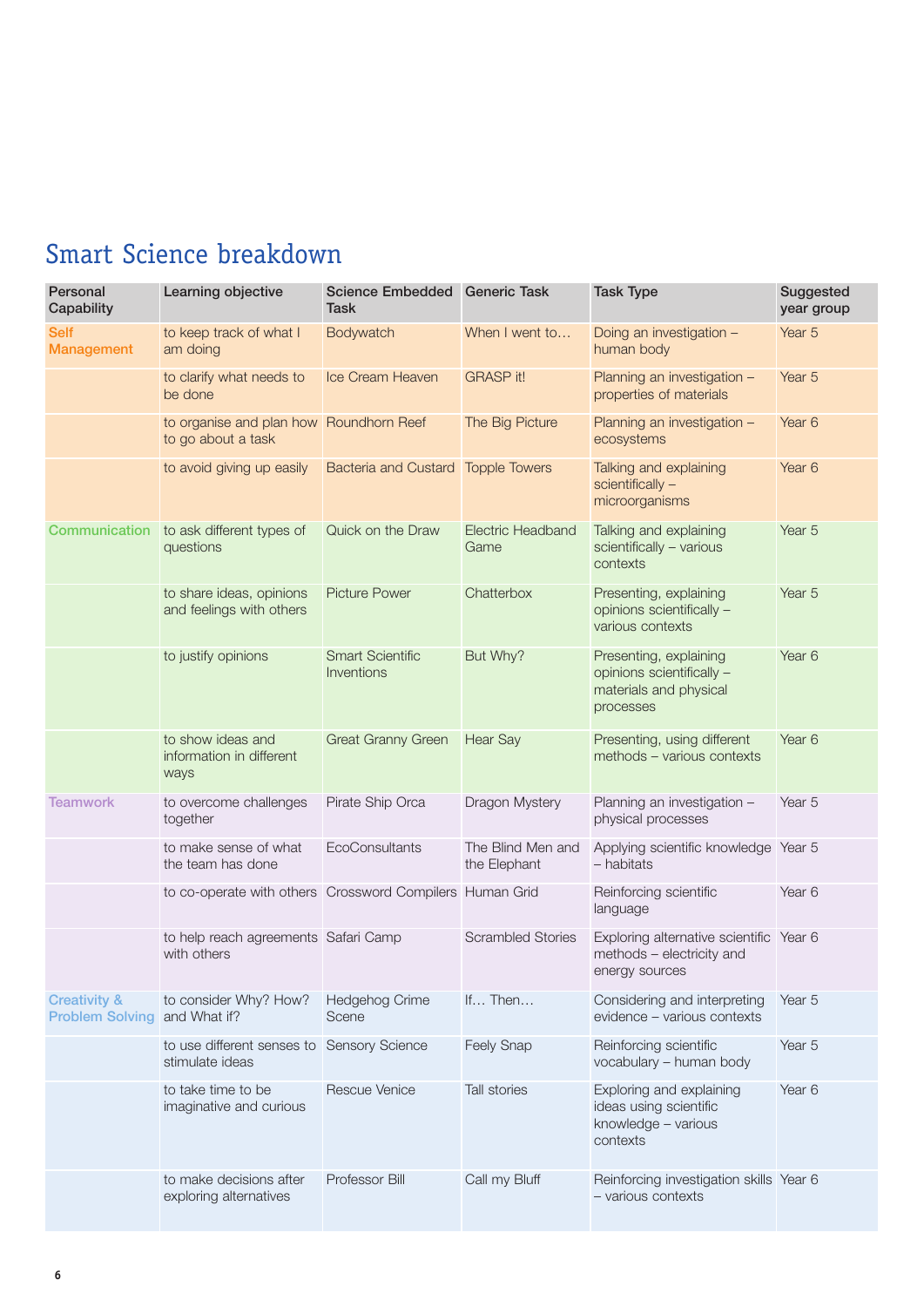# A bit more info if you need it…

## Helping your children become smarter scientists

## 1. Be explicit

Make Personal Capability objectives explicit in science lessons by including them in lesson objectives, classroom displays, reward systems and review. This is especially significant when engaging children in learning about 'how' they learn.

## Top tips:

- Display *Smart Science* posters around the classroom or on the board.
- Have a 'Today's Personal Capability is…' or 'Today's *Smart Science* focus is…' sentence starter in a prominent place, so that you or the children can identify which specific capability they are going to use, e.g. 'to justify opinions'.
- Look out for examples of positive behaviours, stop momentarily and ask children to model or talk about how they are working towards the Personal Capability.
- Reward children with stickers, badges, merits or stars for having worked towards or shown the Personal Capability.
- Use simple self and peer assessment tactics to review learning and the Personal Capability, e.g. thumbs up, traffic lights or 'nominate someone who' (See page 10).

Valuing Personal Capabilities in science learning encourages children to appreciate 'how' their behaviour influences 'what' they learn. Teachers comment that children increasingly recognise the impact of Personal Capabilities on their learning and are more self-aware and knowledgeable about how to improve their own skills and capabilities.

*'With the Personal Capability being continuously displayed in the classroom and references made to them throughout the day the pupils were able to identify for themselves the capabilities that they felt should be developed within a particular activity. Whilst planning the scheme of work, a conscious effort was made to include as many opportunities for team and group work, and therefore the encouragement of discussions and co-operation between pupils.' KS2 Teacher*



## 2. Support Self and Peer Assessment

All *Smart Science* activities incorporate opportunities for Assessment *for* Learning. They encourage teachers to use: Self assessment... the opportunity for a child to think about themselves as learners. and

Peer assessment... the opportunity for a child to help a friend or partner in thinking about themselves as learners.

#### Top tips:

- Involve the children in talking about their learning and help them to identify their next steps.
- Provide and encourage constructive feedback to help them improve.
- Dedicate time to the process.
- Encourage commitment to personal goals.
- Foster motivation by emphasising progress and achievement rather than failure.
- Discuss and share success criteria.
- Talk about learning and successful ways of working.
- Reward achievements judged valuable by the teacher, the class and the individual.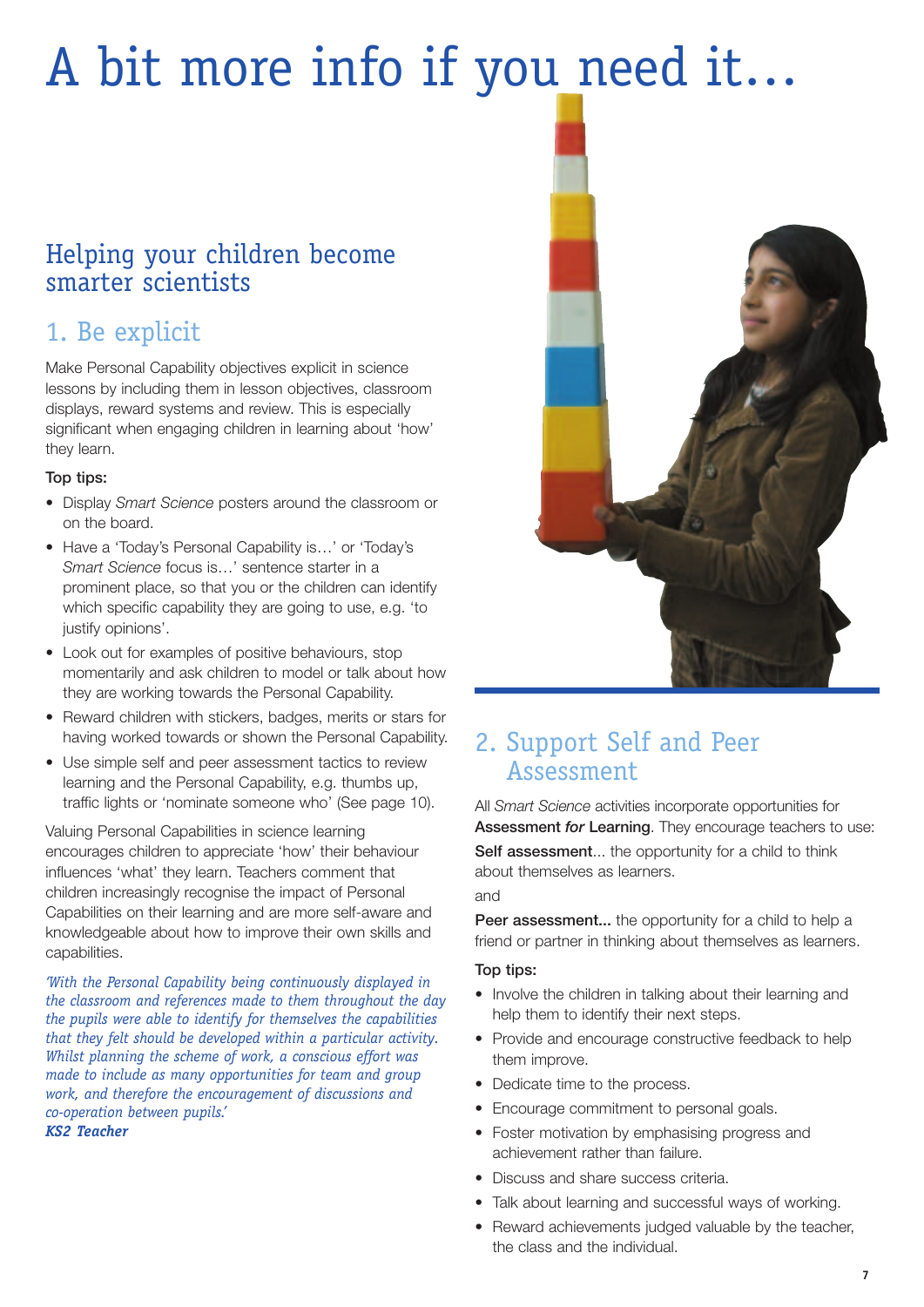## Links to educational initiatives and strategies

DfES publications have outlined how these skills and capabilities enhance learning by creating more co-operative, creative and inclusive environments. *Every Child Matters* (2003) set out the need to help every child achieve his/her potential. By 'Enjoying and Achieving' such strategies help children get the most out of life and develop the skills for adulthood. The Personal Capabilities are the skills that all children need to do well in learning and in life.

This resource enables schools, through the context of science, to address key aims of *Every Child Matters.*

By 'Enjoying and Achieving' children will:

- achieve stretching national educational standards at primary school
- achieve personal and social development.

By 'Making a Positive Contribution' children will:

- engage in positive behaviour, in and out of school
- develop positive relationships
- develop self confidence and successfully deal with significant life changes and challenges
- develop enterprising behaviour.

Significant links can be made between the Personal Capabilities and other English educational initiatives, e.g. Social, Emotional Aspects of Learning; Speaking and Listening; PSHE Science Enquiry Skills. Further links can be drawn with The Revised Curriculum for Northern Ireland which targets the development of Thinking Skills and Personal Capabilities; and the common requirements of the National Curriculum in Wales which includes Thinking Skills, PSE and Communication Skills.

*Smart Science* brings together these many initiatives in an easy to use, coherent and motivating way.

| Personal<br>Capabilities           | Social, Emotional<br>Aspects of<br>Learning            | Speaking<br>and<br>Listening                    | <b>Personal Social</b><br><b>Health Education</b><br>and Citizenship | <b>Science</b><br><b>Enquiry</b> | <b>The Revised</b><br>Northern Ireland<br>Curriculum       | Wales                                                                                 |
|------------------------------------|--------------------------------------------------------|-------------------------------------------------|----------------------------------------------------------------------|----------------------------------|------------------------------------------------------------|---------------------------------------------------------------------------------------|
| <b>Positive</b><br>Self Image      | Managing feelings,<br>self awareness                   | Group work                                      | 1b, 5c, 5e                                                           |                                  | Self management                                            | Determining self<br>knowledge, skills<br>and understanding                            |
| <b>Teamwork</b>                    | Social skills                                          | Group work                                      | 2b, 5c, 5f                                                           | 2m                               | Working with others                                        | Personal and social<br>education                                                      |
| <b>Self</b><br>Management          | Evaluation,<br>managing feelings                       | Group work                                      | 1b, 4a, 5a                                                           | 1 <sub>g</sub>                   | Self management                                            | Determining success<br>criteria, monitoring<br>progress, evaluating<br><b>SUCCESS</b> |
| <b>Self Motivation</b>             | Motivation                                             |                                                 | 1b, 4a, 5a                                                           |                                  | Self management                                            | Personal and social<br>education                                                      |
| <b>Critical</b><br><b>Thinking</b> | Enquiry, reasoning,<br>information<br>processing       | Speaking                                        | 1c, 2c, 5c, 5d                                                       | 1b, 1i                           | Thinking, Problem<br>Solving and<br>Decision Making        | Thinking logically<br>and seeking patterns                                            |
| <b>Creativity</b>                  | Creative thinking                                      |                                                 |                                                                      | 1a, 2a, 2h                       | Being creative                                             | Creative skills,<br>taking risks                                                      |
| <b>Tenacity</b>                    | Motivation                                             |                                                 | 1c, 3f                                                               | 2g                               | Self management                                            | Valuing errors and<br>unexpected outcomes                                             |
| Communication                      | Communication                                          | Speaking,<br>listening,<br>group work,<br>drama | 1a, 2a, 2f, 5c, 5e                                                   | 2h                               | Speaking and<br>Listening                                  | <b>Communication skills</b>                                                           |
| Problem<br>Solving                 | Problem solving,<br>enquiry, information<br>processing | Speaking,<br>Group work                         | 5c, 5d                                                               | 1a, 2a, 2c,<br>2j, 2k, 2l        | Thinking, Problem<br>Solving and<br><b>Decision Making</b> | Problem solving skills,<br>determining the<br>approach or method                      |
| Social<br>Intelligence             | Social skills,<br>empathy                              | Group work                                      | 2c, 4a, 4c, 5f                                                       | 2m                               | Working with others                                        | Personal and social<br>education                                                      |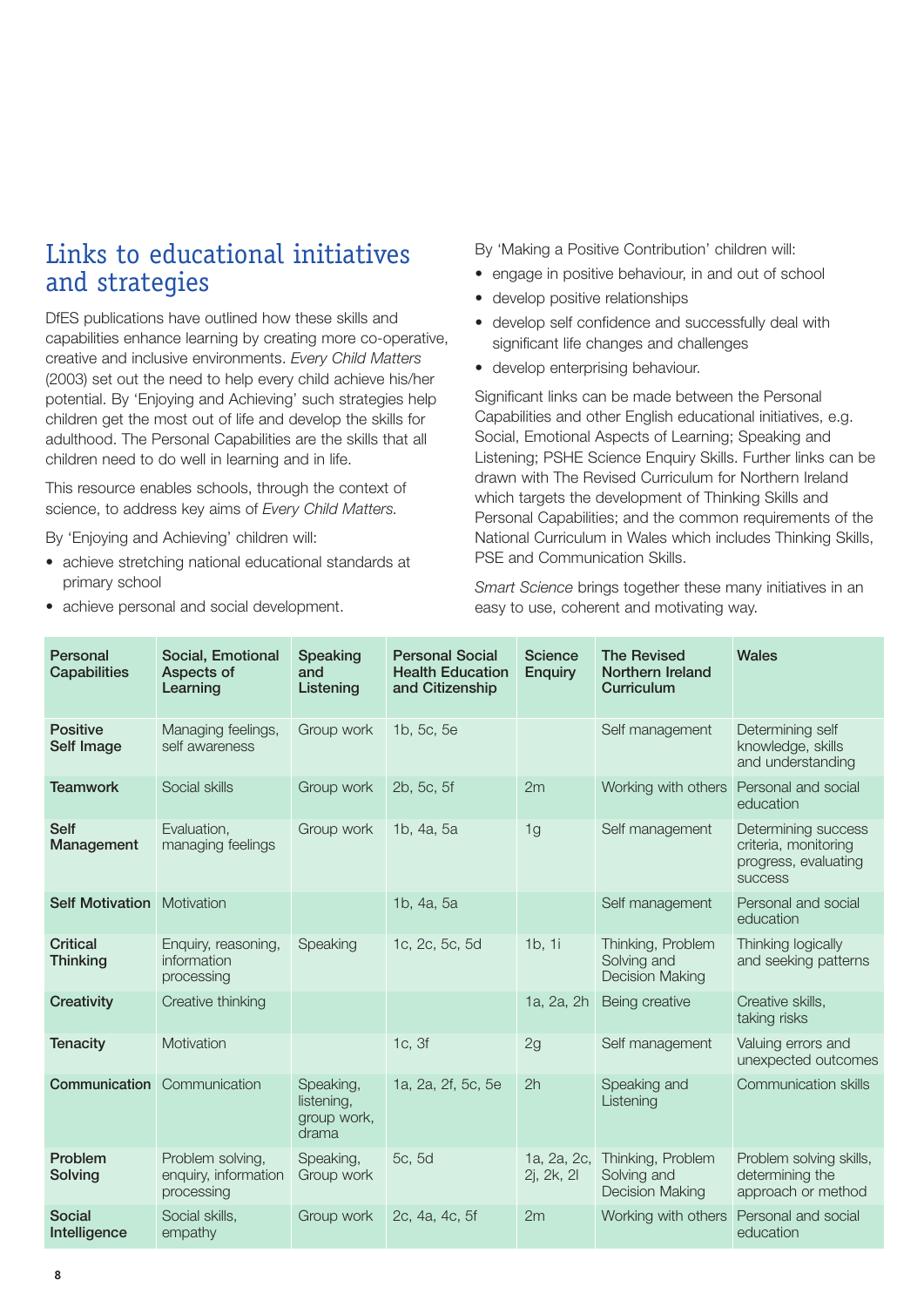## About the COMINO Foundation www.cominofoundation.org.uk

The Comino Foundation is an Educational Trust. Its work is currently based in England, though it has links with work in other parts of the United Kingdom. Its aim is to support the achievements of groups and individuals within a prosperous and responsible society.

Within contexts where social responsibility is actively being explored, the Foundation therefore seeks to promote the understanding of the process of achievement, so that through greater understanding of the nature of this process, people become:

- more focused on achievement
- more attuned to achieving successful outcomes
- more capable of achieving what they set out to achieve
- more fully equipped to realise their own potential and to serve others.

The Foundation seeks to realise its vision through a range of activities designed to:

- enable people to understand the process of achieving, within a framework of their personal and social responsibility
- support the development of people's potential to work for the benefit of themselves and others
- encourage groups and individuals to work at building a prosperous and responsible society.

These activities are carried out mainly through a network of Comino Centres including the Sheffield Comino Centre at Sheffield Hallam University.



## About GRASP

The Comino Approach uses the acronym GRASP® (Getting Results and Solving Problems).

The key elements of the process are consciously to:

- identify purpose, focusing clearly on the desired result
- decide criteria for the successful achievement of that result
- generate alternative ways of achieving that result
- select the most promising course of action to satisfy the success criteria
- put the chosen plan into action
- monitor and control the process of reaching the desired outcome against the criteria
- continuously review the purpose, criteria and progress
- review the outcome.

When seeking to bring about an outcome, it is often helpful to continually ask ourselves the following questions:

#### **Purpose**

What do we want to achieve?

#### **Criteria**

How will we know if we have been successful?

#### **Alternatives and Selection**

What different ways might there be to do it? Which one is best?

#### **Monitor and Control**

How will we keep track of what we're doing?

#### **Review**

Did we achieve what we wanted to?

This approach encourages people to want to succeed and enables them to develop their self-esteem, enterprise and initiative, their ability to lead and to work with others, to be creative in their thinking and decision making, and to accept personal responsibility for their decisions and actions. It has been incorporated specifically into *Smart Science* Tasks 'GRASP it!', 'Sensory Science' and 'Ice Cream Heaven'.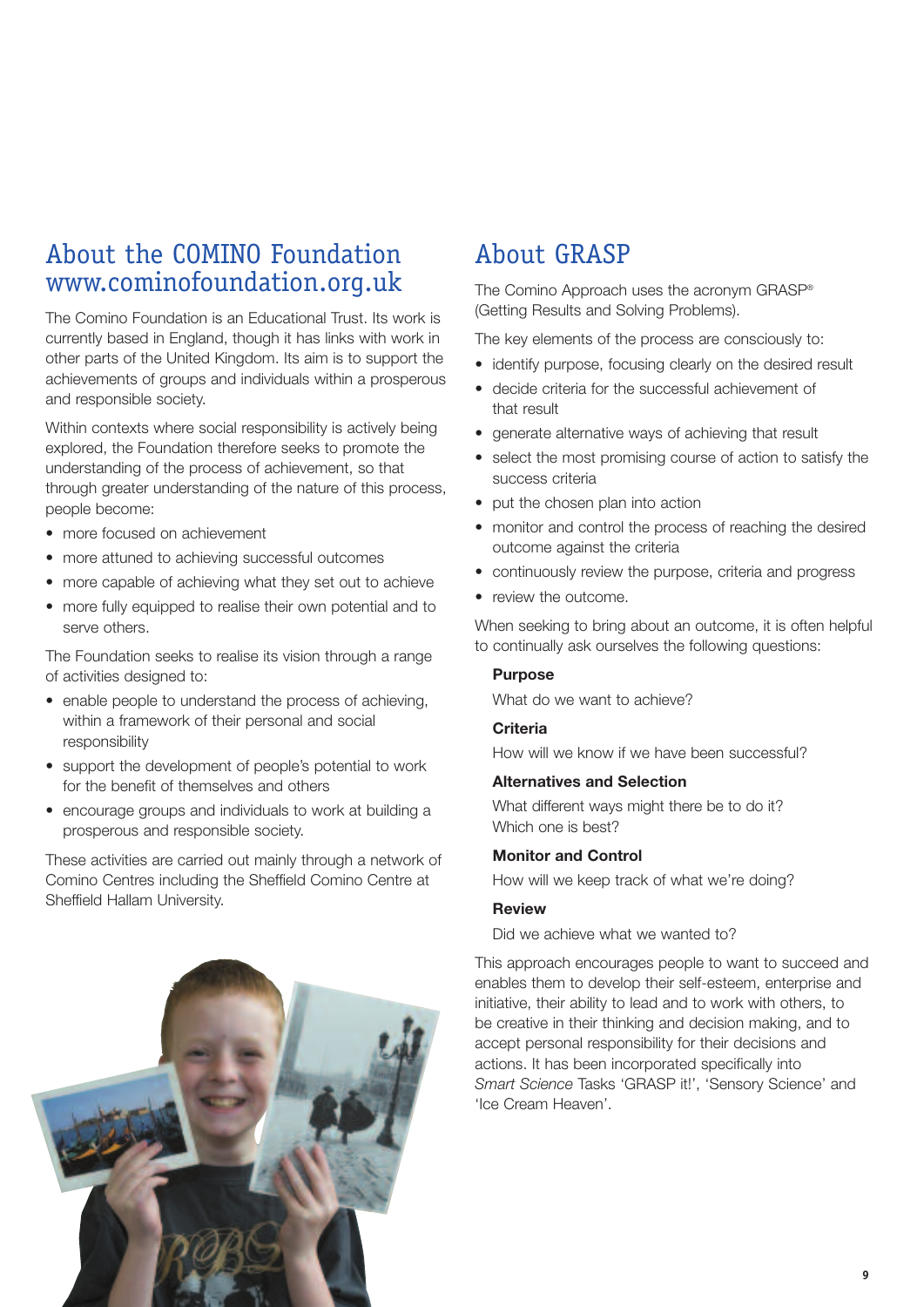

## Assessment *for* Learning: Smart Grid

The Smart Grid is an easy way to enhance Assessment *for* Learning and has been incorporated into each set of tasks.

- Each grid is built using the 'Thumbs Up, Thumbs Sideways, Thumbs Down' technique.
- The purpose of the grid is to give structure to self-assessment and encouragement to the children.
- The grid is designed to be used orally; however if teachers wish to collect written evidence the children can be asked to shade in and complete the boxes in Column 2 that they choose, and to fill in text in the space provided in Column 3. A blank grid is provided on the Smart Science website.
- The grid is written as a collaborative self-assessment tool, using 'we' statements. If they choose, teachers could adapt the grid for individual self-assessment by using 'I' statements. A grid of this type is also provided on the Smart Science website.



Column 1:

Children should choose a symbol from this column to give an overall indication of how well they feel they approached the tasks in hand.

#### Column 2:

A selection of reasons are provided in this column which link directly back to the success criteria for the tasks. The children can select as many or as few reasons as they wish from this column to help to justify their choice from column 1. Space is provided for the children to add reasons to the list if they wish to.

#### Column 3:

It is important that the assessment leads to action, and therefore the children are encouraged to consider and, if appropriate, to record in Column 3 some of the key points they have learnt and how they will use them next time. Teachers should, where necessary, help the children identify ways in which they can improve their learning in future activities, focusing on step by step methods and short term targets.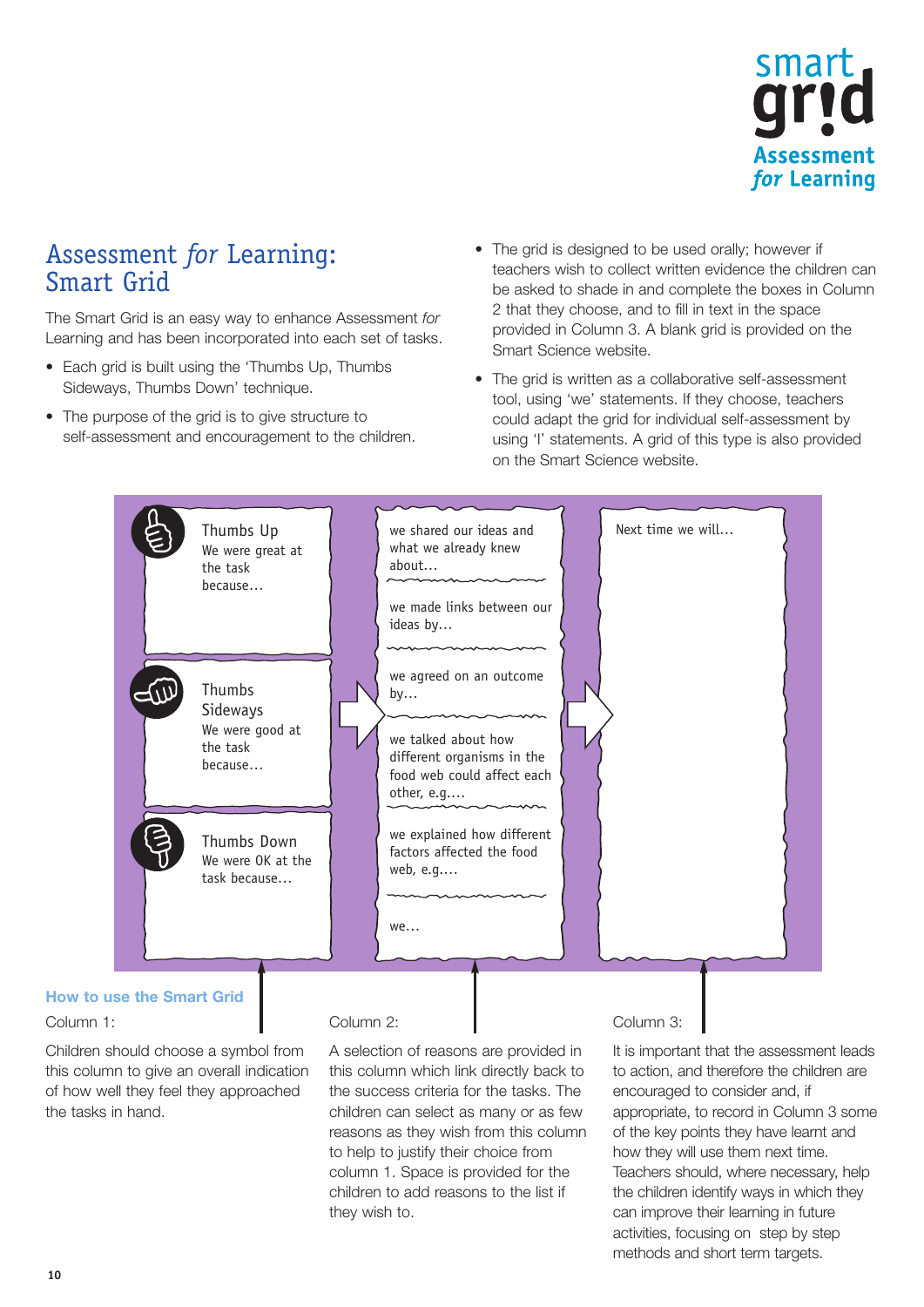## Acknowledgements

Working with enthusiastic teachers is key to all the creative developments that the Centre for Science Education engages in. *Smart Science* is just the same.

We would like to thank all the teachers who have assisted with the research into Personal Capabilities and have helped to trial and modify activities for this pack. We also recognise the children who are photographed in this resource.

It is important to also thank Professor Bill Harrison for his dedication and continued enthusiasm for the work into Personal Capability development.

## On-line support, help and resources

You can access a range of key resources from the *Smart Science* pack on-line at

#### **www.personalcapabilities.co.uk/smartscience** and also find further information, ideas and up-to-date links.

A range of *Smart Science* training courses and events, classroom display materials, games and projects are available from the Centre for Science Education, Sheffield Hallam University. http://extra.shu.ac.uk/cse

All rights reserved. The material in this publication may be photocopied for use only within the purchasing organisation. Otherwise, no part of this publication may be reproduced, stored in a retrieval system or transmitted, in any form, or by any means, electronic, mechanical, photocopying, recording or otherwise, without the prior permission of the publisher.

Typesetting and Graphic Design by Eleven Design

Illustrations and Artwork by Eleven Design and Design by Linda Knight

Web design by Martin Frost and Mark Barton, Centre for Science Education, Sheffield Hallam University

Printed in Great Britain by Print and Design Factory Limited

## References

All of these books have been helpful in writing this pack. Where ideas have originated elsewhere credit has been accordingly given. Some ideas have been around for such a time that their particular origin is unclear. We are grateful for the wealth of ideas that have come our way.

Assessment for Learning Reform Group, 2002 *Assessment for Learning: 10 Principles* www.assessment-reform-group.org.uk

Bowkett, S. 1997. *Imagine That… A Handbook of Creative Learning Activities for the Classroom.* Network Educational Press Ltd, Stafford.

Carr, F. 101 *School Assembly Stories*. W Foulsham & Co Ltd, Slough.

Department for Education and Skills. 2003. *Every Child Matters*. The Stationery Office, Norwich.

Saint, D. 1988. *The Printforce Book of Challenges*. Printforce, Surrey.

Mosley, J., 1996. *Quality Circle Time in the Primary Classroom (Volume 1)*. LD Publishing

Mosley, J. & Sonnet, H., 2002, *101 Games for Self-Esteem*. LDA Publishing.

The Quaker Project

Scottish Council on the Curriculum, 1996 in Hodson, D. *Some Thoughts on Scientific Literacy: Motives, Meanings and Curriculum Implications*. http://www.ied.eu.hk